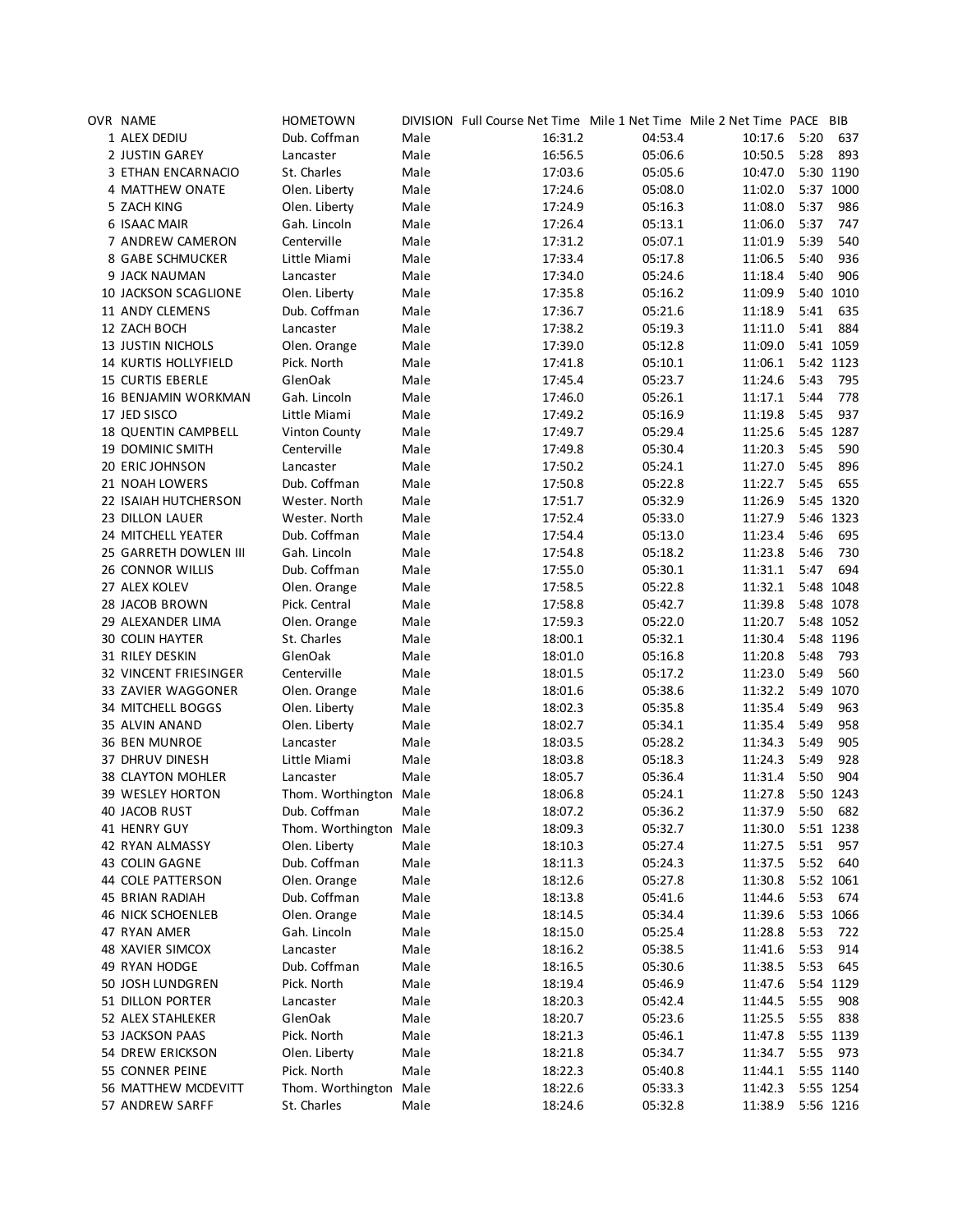| 58 SETH DERSTINE          | Wester. North          | Male | 18:25.7 | 05:33.3 | 11:38.2          | 5:56 1309 |           |
|---------------------------|------------------------|------|---------|---------|------------------|-----------|-----------|
| 59 BEN SEEMANN            | Dub. Coffman           | Male | 18:26.3 | 05:28.7 | 11:36.0          | 5:57      | 685       |
| 59 CAMDEN WEGNER          | Olen. Liberty          | Male | 18:26.3 | 05:34.5 | 11:37.8          |           | 5:57 1024 |
| 61 DAVIS MACKENZIE        | Olen. Liberty          | Male | 18:26.8 | 05:35.5 | 11:42.8          | 5:57      | 991       |
| 62 GAVIN WALLACE          | Pick. Central          | Male | 18:27.5 | 05:42.9 | 11:43.0          |           | 5:57 1105 |
| 63 LANDON SIMMONS         | Lancaster              | Male | 18:30.7 | 05:26.3 | 11:42.1          | 5:58      | 915       |
| 64 ALEXANDER MEREDITH     | Gah. Lincoln           | Male | 18:31.0 | 05:26.9 | 11:41.4          | 5:58      | 750       |
| <b>65 BRETT HINKLE</b>    | Olen. Liberty          | Male | 18:31.8 | 05:25.1 | 11:26.5          | 5:58      | 981       |
| <b>66 CONNOR GAITTEN</b>  | Olen. Liberty          | Male | 18:32.0 | 05:27.5 | 11:35.9          | 5:58      | 979       |
| 67 KYLE MARTIN            | Pick. North            | Male | 18:32.0 | 05:58.5 | 12:08.6          |           | 5:58 1130 |
| <b>68 DAVIN PETERMAN</b>  | GlenOak                | Male | 18:32.9 | 05:35.2 | 11:43.1          | 5:59      | 827       |
| 69 DAVID WELLMAN          | GlenOak                | Male | 18:33.3 | 05:34.2 | 11:44.0          | 5:59      | 843       |
| 70 DYLAN FLAUTE           | Centerville            | Male | 18:34.3 | 05:40.8 | 11:51.8          | 5:59      | 557       |
| 71 DALTON ALSPAUGH        | Lancaster              | Male | 18:34.5 | 05:25.0 | 11:36.3          | 5:59      | 880       |
| 72 RILEY LEONARD          | Pick. Central          | Male | 18:34.9 | 05:51.0 | 11:59.2          | 5:59      | 1092      |
|                           |                        |      |         |         |                  | 5:59      | 955       |
| 73 ZACHARY PALIGA         | Marysville             | Male | 18:35.2 | 05:31.5 | 11:47.0          |           |           |
| 74 AVERY GREULICH         | Lancaster              | Male | 18:37.6 | 05:24.3 | 11:31.7          | 6:00      | 894       |
| <b>75 TREVOR RIGGS</b>    | Lancaster              | Male | 18:37.7 | 05:44.8 | 11:59.0          | 6:00      | 910       |
| 76 LAYO RAMOS             | Olen. Orange           | Male | 18:39.9 | 05:38.1 | 11:51.6          |           | 6:01 1062 |
| 77 CUYLER CORNELL         | Olen. Liberty          | Male | 18:40.2 | 05:42.9 | 11:58.8          | 6:01      | 968       |
| <b>78 ROBERT CWIEKALO</b> | Centerville            | Male | 18:40.8 | 05:41.8 | 11:56.4          | 6:01      | 544       |
| 79 MICHAEL BRUGGEMAN      | St. Charles            | Male | 18:42.5 | 05:48.0 | 12:04.7          |           | 6:02 1180 |
| <b>80 THOMAS SQUIER</b>   | Dub. Coffman           | Male | 18:43.2 | 05:55.4 | 12:03.7          | 6:02      | 691       |
| <b>81 RYAN IARUSSI</b>    | Wester. North          | Male | 18:43.5 | 05:36.0 | 11:44.1          |           | 6:02 1321 |
| 82 SCOTT BINGHAM          | St. Charles            | Male | 18:45.0 | 05:48.3 | 12:05.1          |           | 6:03 1176 |
| <b>83 ANTHONY SWAIM</b>   | Vinton County          | Male | 18:45.9 | 05:44.9 | 11:58.1          |           | 6:03 1297 |
| 84 NOAH BENNISON          | Olen. Orange           | Male | 18:47.0 | 05:32.0 | 11:39.5          |           | 6:03 1028 |
| <b>85 KERRY BEAVERS</b>   | Centerville            | Male | 18:50.4 | 05:39.6 | 11:55.5          | 6:04      | 532       |
| <b>86 LANDON THORN</b>    | GlenOak                | Male | 18:50.7 | 05:36.0 | 11:52.6          | 6:04      | 839       |
| 87 MAXWELL DEVINE         | Gah. Lincoln           | Male | 18:50.8 | 05:20.6 | 11:40.3          | 6:04      | 729       |
| <b>88 BRADEN KNOCH</b>    | GlenOak                | Male | 18:52.2 | 05:37.5 | 11:52.0          | 6:05      | 813       |
| <b>89 JACK THORNBERRY</b> | Pick. Central          | Male | 18:52.7 | 05:53.6 | 12:07.0          |           | 6:05 1103 |
| 90 VINCE BURRE            | Pick. Central          | Male | 18:53.4 | 05:57.4 | 12:14.1          |           | 6:05 1080 |
| 91 ERICK SANCHEZ          | Olen. Orange           | Male | 18:54.0 | 05:39.8 | 11:57.4          |           | 6:06 1065 |
| 92 CAMDEN KIME            | Centerville            | Male | 18:54.4 | 05:43.7 | 12:00.9          | 6:06      | 569       |
| 93 JOSH BEACH             | Pick. Central          | Male | 18:55.1 | 05:50.8 | 12:05.1          |           | 6:06 1077 |
| 94 BRENNAN MCGUIRE        | GlenOak                | Male | 18:55.5 | 05:31.5 | 11:53.6          | 6:06      | 821       |
| 95 ETHAN KISSEL           | Thom. Worthington      | Male | 18:58.9 | 05:27.6 | 11:40.5          |           | 6:07 1250 |
| 96 KEATON PHILLIPS        | Lancaster              | Male | 19:00.1 | 05:38.9 | 12:00.3          | 6:07      | 907       |
| 97 ALEK PROK              | Olen. Liberty          | Male | 19:00.5 | 05:50.3 | 12:09.6          |           | 6:08 1002 |
| 98 ISAAC HOADLEY          | Dub. Coffman           | Male | 19:00.5 | 05:48.0 | 12:05.3 6:08 644 |           |           |
| 99 BRYCE CONN             | GlenOak                | Male | 19:01.3 | 05:36.4 | 11:57.9          | 6:08      | 787       |
| 100 ETHAN KNECHT          | Olen. Orange           | Male | 19:02.2 | 05:38.9 | 11:58.3          |           | 6:08 1047 |
| 101 CHRISTAN SARVER       | St. Charles            | Male | 19:03.9 | 05:48.9 | 12:07.2          |           | 6:09 1217 |
|                           |                        |      |         |         | 12:09.6          |           |           |
| 102 NICK GOMORI           | Olen. Liberty          | Male | 19:04.8 | 05:50.8 |                  | 6:09      | 980       |
| 103 RILEY BARNES          | Vinton County          | Male | 19:05.9 | 05:48.5 | 12:10.9          |           | 6:09 1286 |
| 104 AUSTIN STEWART        | <b>Big Walnut</b>      | Male | 19:06.5 | 05:38.4 | 11:59.8          | 6:10      | 524       |
| 105 RAMAN CHAKRAVARTHY    | Olen. Liberty          | Male | 19:06.8 | 05:52.6 | 12:18.6          | 6:10      | 966       |
| 106 OWEN CRAWFORD         | Wester. North          | Male | 19:08.6 | 05:45.9 | 12:04.3          |           | 6:10 1305 |
| 107 ASA COMPTON           | Wor. Kilbourne         | Male | 19:09.4 | 05:59.7 | 12:29.1          |           | 6:10 1356 |
| 108 NICK ALLEN            | Olen. Orange           | Male | 19:11.9 | 05:50.0 | 12:08.1          |           | 6:11 1025 |
| 109 HOUSTON ALLEN         | Lancaster              | Male | 19:12.9 | 05:52.0 | 12:14.6          | 6:12      | 879       |
| 110 MITCHELL BUTTON       | Thom. Worthington      | Male | 19:13.5 | 05:41.4 | 12:05.3          |           | 6:12 1228 |
| 111 SAI DARBHA            | Olen. Liberty          | Male | 19:17.6 | 05:51.1 | 12:13.1          | 6:13      | 969       |
| 112 GRANT CARPENTER       | Thom. Worthington Male |      | 19:19.8 | 05:56.3 | 12:18.9          |           | 6:14 1231 |
| 113 LUKE BLUBAUGH         | St. Charles            | Male | 19:21.0 | 06:11.0 | 12:34.4          |           | 6:14 1177 |
| 114 DREW BERG             | Little Miami           | Male | 19:22.2 | 05:56.6 | 12:32.3          | 6:15      | 924       |
| 115 NIK SNYDER            | GlenOak                | Male | 19:23.1 | 05:45.7 | 12:13.6          | 6:15      | 834       |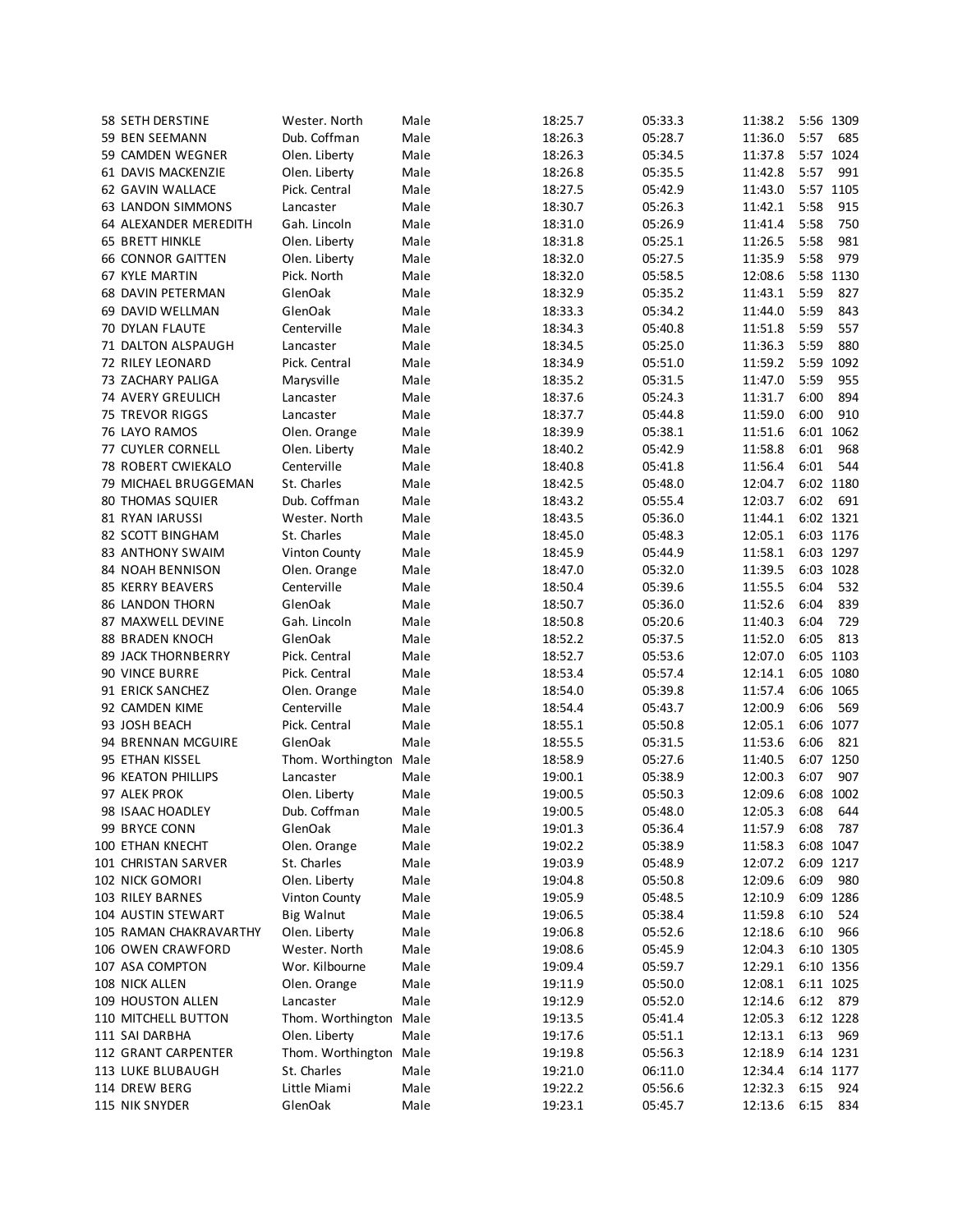| 116 SPENCER HICKS            | Pick. North            | Male | 19:23.2            | 06:04.4 | 12:28.9          |      | 6:15 1122 |
|------------------------------|------------------------|------|--------------------|---------|------------------|------|-----------|
| 117 BLAKE HUFFMAN            | Pick. North            | Male | 19:26.7            | 05:55.6 | 12:18.6          |      | 6:16 1125 |
| <b>118 AIDEN MANTENIEKS</b>  | Wester. North          | Male | 19:27.8            | 05:46.5 | 12:13.0          |      | 6:16 1327 |
| 119 ROHAN RAO                | Olen. Liberty          | Male | 19:31.3            | 06:07.8 | 12:31.5          |      | 6:18 1005 |
| 120 ERIC ORF                 | Centerville            | Male | 19:31.5            | 05:37.4 | 12:12.6          | 6:18 | 579       |
| 121 ANDREW LEONARD           | Dub. Scioto            | Male | 19:32.7            | 05:45.4 | 12:09.0          | 6:18 | 710       |
| 122 COLIN ENGEL              | Pick. Central          | Male | 19:33.1            | 06:03.1 | 12:31.5          |      | 6:18 1085 |
| 123 KOEN TRAVIS              | Vinton County          | Male | 19:33.7            | 06:01.0 | 12:32.4          |      | 6:18 1299 |
| 124 JOE TOOTLE               | Olen. Liberty          | Male | 19:35.0            | 05:42.6 | 12:21.2          |      | 6:19 1018 |
| 125 ARTHUR VERSTUYFT         | Centerville            | Male | 19:36.5            | 05:49.4 | 12:28.9          | 6:19 | 597       |
| 126 JACKSON UHL              | Olen. Orange           | Male | 19:38.5            | 06:03.8 | 12:35.0          |      | 6:20 1069 |
| 127 GABE DUNCAN              | Centerville            | Male | 19:38.7            | 05:51.8 | 12:22.2          | 6:20 | 554       |
| 128 JACK DAVIS               | GlenOak                | Male | 19:38.8            | 05:40.6 | 12:11.4          | 6:20 | 791       |
| 129 AVRAHAM RUBIN            | Gah. Lincoln           | Male | 19:39.2            | 06:09.0 | 12:28.1          | 6:20 | 766       |
| 130 NICK CLINE               | Olen. Orange           | Male | 19:39.7            | 06:06.2 | 12:44.6          | 6:20 | 1030      |
|                              |                        |      |                    |         |                  |      | 6:20 1363 |
| 130 MARK FONG                | Wor. Kilbourne         | Male | 19:39.7            | 06:07.6 | 12:45.3          |      |           |
| 132 COLE NIEMANTSVERDRIET    | Wor. Kilbourne         | Male | 19:41.2            | 05:57.0 | 12:28.6          |      | 6:21 1374 |
| 133 RAGHAV SUBRAMANIAN       | Dub. Coffman           | Male | 19:41.3            | 05:57.4 | 12:35.5          | 6:21 | 692       |
| 134 TYLER MAYLE              | Lancaster              | Male | 19:42.3            | 05:53.3 | 12:43.0          | 6:21 | 902       |
| 135 SAM PRESTILEO            | Pick. North            | Male | 19:42.8            | 06:03.0 | 12:32.1          |      | 6:21 1142 |
| 136 CHRIS RORES              | Olen. Orange           | Male | 19:44.4            | 06:10.3 | 12:44.7          |      | 6:22 1064 |
| 137 DONOVAN MATHEWS          | Gah. Lincoln           | Male | 19:44.6            | 06:09.3 | 12:42.6          | 6:22 | 748       |
| 138 LEO ZHANG                | Centerville            | Male | 19:46.0            | 06:10.7 | 12:40.2          | 6:22 | 606       |
| 139 GABE FALCONE             | GlenOak                | Male | 19:48.0            | 06:05.6 | 12:50.5          | 6:23 | 799       |
| 140 CONNOR FOX               | Centerville            | Male | 19:50.4            | 06:04.5 | 12:45.7          | 6:24 | 558       |
| 141 BRIAN RICHTER            | Thom. Worthington Male |      | 19:50.6            | 05:56.1 | 12:37.0          |      | 6:24 1263 |
| 142 JONATHAN MASON           | Pick. North            | Male | 19:50.7            | 06:05.1 | 12:36.6          |      | 6:24 1131 |
| 143 WILLIAM AN               | Dub. Coffman           | Male | 19:51.0            | 06:05.6 | 12:37.2          | 6:24 | 629       |
| 144 MATTHEW CIESLEWICZ       | Olen. Liberty          | Male | 19:51.7            | 05:50.6 | 12:25.7          | 6:24 | 967       |
| 145 MICHAEL CARRAHER         | Centerville            | Male | 19:52.7            | 06:10.7 | 12:45.1          | 6:24 | 541       |
| 146 OWEN MCDERMOTT           | Olen. Orange           | Male | 19:54.0            | 06:03.4 | 12:43.5          |      | 6:25 1054 |
| 147 LIAM QUINLAN             | St. Charles            | Male | 19:54.5            | 05:58.2 | 12:33.3          |      | 6:25 1214 |
| 148 ISAAK SCHEELER           | Del. Hayes             | Male | 19:54.6            | 05:56.8 | 12:41.9          | 6:25 | 865       |
| 149 SPENCER PEINE            | Pick. North            | Male | 19:55.8            | 06:10.5 | 12:48.0          |      | 6:25 1141 |
| 150 TY DAVIDSON              | <b>Vinton County</b>   | Male | 19:56.2            | 05:52.6 | 12:43.4          |      | 6:26 1288 |
| 151 JACOB WHITE              | Pick. North            | Male | 19:57.4            | 06:10.0 | 12:48.0          |      | 6:26 1155 |
| <b>152 COLIN HUDNELL</b>     | Wester. North          | Male |                    | 06:13.2 | 12:50.3          |      | 6:26 1319 |
| 153 CONNOR DANIEL            | Pick. North            | Male | 19:57.5<br>19:59.1 |         | 12:36.1          |      | 6:26 1113 |
|                              | Dub. Coffman           |      |                    | 06:04.6 |                  | 6:27 | 649       |
| 154 MATTHEW JOHNSON          |                        | Male | 19:59.6            | 06:06.3 | 12:44.0          |      |           |
| 155 SEAN COOK                | Thom. Worthington Male |      | 20:01.7            | 06:07.9 | 12:41.5          |      | 6:27 1234 |
| 156 AIDAN STOJKOV            | Del. Hayes             | Male | 20:02.8            | 06:03.3 | 12:51.9 6:28 869 |      |           |
| 157 LOGAN MAY                | GlenOak                | Male | 20:03.0            | 06:14.5 | 12:50.0          | 6:28 | 819       |
| 158 BRIAN NOFER              | GlenOak                | Male | 20:03.2            | 06:15.2 | 12:49.9          | 6:28 | 826       |
| 159 MATT PINNEY              | GlenOak                | Male | 20:03.4            | 05:59.6 | 12:45.4          | 6:28 | 828       |
| <b>160 THOMAS OREILLY</b>    | St. Charles            | Male | 20:05.7            | 06:19.1 | 12:55.7          |      | 6:29 1212 |
| 161 LUKE COMPTON             | Wor. Kilbourne         | Male | 20:06.3            | 05:52.5 | 12:45.4          |      | 6:29 1357 |
| 162 JACOB RAYNOR             | Olen. Orange           | Male | 20:07.0            | 06:06.2 | 12:44.6          |      | 6:29 1063 |
| 163 MATTHEW REISCH           | Olen. Liberty          | Male | 20:10.7            | 06:16.4 | 12:56.4          |      | 6:30 1008 |
| <b>164 THOMAS WISNIEWSKI</b> | Centerville            | Male | 20:10.8            | 06:04.3 | 12:46.4          | 6:30 | 602       |
| 165 EVAN DOWNING             | Olen. Orange           | Male | 20:10.9            | 06:47.4 | 13:21.7          |      | 6:30 1033 |
| 166 NIK SMITH                | Centerville            | Male | 20:11.6            | 05:59.8 | 12:43.1          | 6:30 | 591       |
| 167 COLIN REYNOLDS           | Dub. Coffman           | Male | 20:12.2            | 05:57.4 | 12:34.8          | 6:31 | 678       |
| 168 ANDREW ELSFELDER         | GlenOak                | Male | 20:12.7            | 06:16.3 | 13:02.3          | 6:31 | 796       |
| 169 BRANDON FARIS            | GlenOak                | Male | 20:15.7            | 06:17.6 | 13:02.9          | 6:32 | 800       |
| 170 PRESTON NUTWELL          | Dub. Coffman           | Male | 20:16.8            | 06:05.9 | 12:57.8          | 6:32 | 670       |
| 171 JUSTIN WALLER            | Centerville            | Male | 20:18.6            | 06:04.3 | 12:44.9          | 6:33 | 598       |
| 172 NICK WHEELER             | Dub. Scioto            | Male | 20:22.0            | 06:12.2 | 13:07.6          | 6:34 | 719       |
| 173 WILLIAM ZHANG            | Centerville            | Male | 20:23.4            | 06:03.5 | 12:54.7          | 6:34 | 607       |
|                              |                        |      |                    |         |                  |      |           |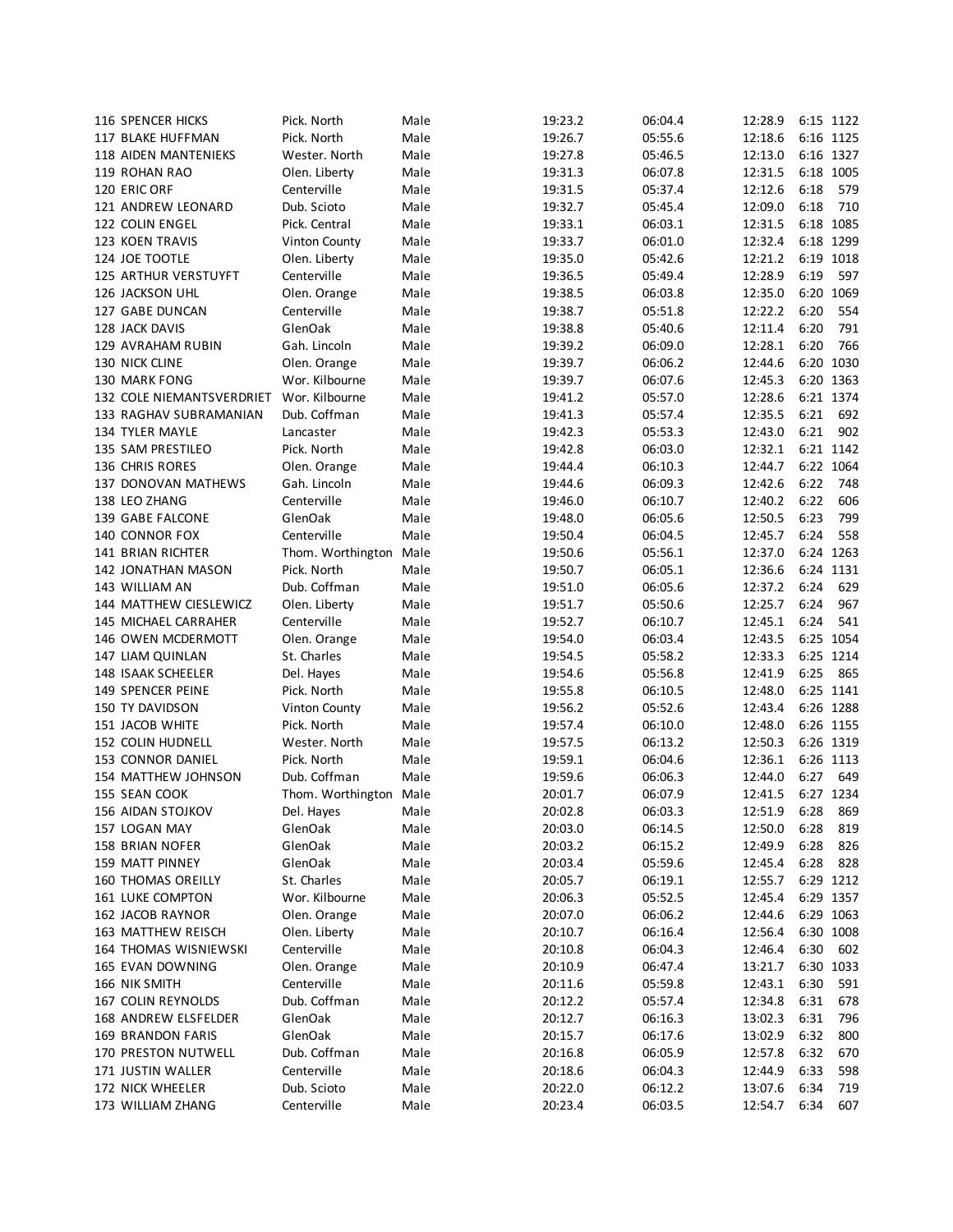| 174 JACKSON PODRAZA       | <b>Big Walnut</b>                      | Male | 20:24.1 | 06:01.6 | 13:04.5          | 6:35 | 519       |
|---------------------------|----------------------------------------|------|---------|---------|------------------|------|-----------|
| 175 BRANDON LAM           | Wester. North                          | Male | 20:25.6 | 06:15.0 | 12:56.1          |      | 6:35 1322 |
| 176 JAIDEN PROPER         | Dub. Coffman                           | Male | 20:27.1 | 06:07.9 | 13:02.0          | 6:35 | 673       |
| 177 NEAL DESAI            | Centerville                            | Male | 20:28.0 | 06:19.8 | 13:01.0          | 6:36 | 549       |
| 178 MATTEO CAUZZI         | Marysville                             | Male | 20:28.3 | 06:18.3 | 13:10.5          | 6:36 | 948       |
| 179 ZACH BAILEY           | Wor. Kilbourne                         | Male | 20:30.1 | 06:27.5 | 13:14.8          |      | 6:36 1351 |
| 180 HERSHEL CHENAULT      | GlenOak                                | Male | 20:30.5 | 06:01.7 | 12:58.7          | 6:37 | 786       |
| 181 ISAAC HOPKINS         | Pick. North                            | Male | 20:31.1 | 06:03.8 | 12:57.0          |      | 6:37 1124 |
| 182 CADEN BURKLE          | Centerville                            | Male | 20:31.5 | 06:20.9 | 13:00.4          | 6:37 | 536       |
| 183 JOSHUA SENDELBACH     | Olen. Liberty                          | Male | 20:31.8 | 06:35.5 | 13:19.0          |      | 6:37 1012 |
| <b>184 GEORGE WORLEY</b>  | St. Charles                            | Male | 20:36.6 | 05:58.1 | 12:52.3          |      | 6:39 1221 |
| <b>185 EPHRATAH HAILU</b> | Reynoldsburg                           | Male | 20:39.7 | 06:06.8 | 13:14.8          |      | 6:40 1164 |
| 186 BLAKE MOCK            | Vinton County                          | Male | 20:39.7 | 06:35.0 | 13:20.8          |      | 6:40 1295 |
| 187 IAN PASCOE            | Thom. Worthington Male                 |      | 20:40.8 | 06:29.6 | 13:14.2          |      | 6:40 1262 |
| 188 KEEGAN FREE           | Olen. Orange                           | Male | 20:41.2 | 06:29.2 | 13:12.9          |      | 6:40 1038 |
| 189 DOMINIC JAMES         | Gah. Lincoln                           | Male | 20:42.4 | 05:42.1 | 12:21.7          | 6:40 | 744       |
| 190 HUBERT ABFALTER       | Dub. Scioto                            | Male | 20:42.8 | 06:11.6 | 13:03.7          | 6:41 | 699       |
| 191 BRANDON SHRADER       | GlenOak                                | Male | 20:48.0 | 06:49.0 | 13:30.4          | 6:42 | 833       |
| 192 GRANT SPALDING        | St. Charles                            | Male | 20:49.8 | 06:13.6 | 13:08.1          |      | 6:43 1220 |
| 193 KYLE BATES            | Pick. Central                          | Male | 20:50.9 | 06:20.7 | 13:19.0          |      | 6:43 1076 |
| 194 JOSH SMITH            | Del. Hayes                             | Male | 20:51.2 | 06:32.0 | 13:22.6          | 6:43 | 866       |
| 195 DAVID YOUNG           |                                        |      | 20:51.3 | 06:15.4 | 13:13.3          |      | 6:43 1277 |
| 196 EVAN COATES           | Thom. Worthington Male<br>Gah. Lincoln | Male | 20:53.5 | 06:11.7 | 13:19.4          | 6:44 | 727       |
| 197 ANTONIO LOOR          |                                        |      |         |         |                  | 6:44 | 713       |
|                           | Dub. Scioto                            | Male | 20:54.6 | 05:53.6 | 12:51.7          | 6:45 | 741       |
| 198 MITCHELL HUTTER       | Gah. Lincoln                           | Male | 20:55.2 | 06:09.8 | 13:12.2          |      | 6:45 1210 |
| 199 MAXWELL MORRISON      | St. Charles                            | Male | 20:55.8 | 06:14.6 | 13:14.0          |      |           |
| 200 ERIC PUTHOFF          | Del. Hayes                             | Male | 20:57.7 | 05:45.4 | 13:15.5          | 6:45 | 863       |
| 201 NIC LEACH             | Lancaster                              | Male | 20:58.6 | 06:15.6 | 13:19.1          | 6:46 | 900       |
| 202 THOMAS CHUN           | Gah. Lincoln                           | Male | 20:59.1 | 06:16.2 | 13:19.4          | 6:46 | 726       |
| 203 PETER HALL            | Centerville                            | Male | 20:59.9 | 06:10.2 | 13:12.5          | 6:46 | 562       |
| 204 LIAM HOLUB            | Wester. North                          | Male | 21:01.0 | 06:21.6 | 13:21.2          |      | 6:46 1317 |
| 205 BRYCE MOYER           | Olen. Liberty                          | Male | 21:01.2 | 06:12.5 | 13:13.7          | 6:46 | 996       |
| 206 DAVID PYO             | Olen. Liberty                          | Male | 21:02.1 | 06:39.7 | 13:32.5          |      | 6:47 1003 |
| 207 LIAM ROSS             | Col. Academy                           | Male | 21:05.3 | 06:26.8 | 13:24.3          | 6:48 | 618       |
| 208 MAX LONG              | Wester. North                          | Male | 21:05.4 | 06:16.0 | 13:16.4          |      | 6:48 1324 |
| 209 NAOKI ISHIDA          | Dub. Coffman                           | Male | 21:10.9 | 06:36.0 | 13:32.8          | 6:50 | 648       |
| 210 JACKSON RAABE         | Dub. Scioto                            | Male | 21:11.0 | 05:57.2 | 13:03.5          | 6:50 | 716       |
| 211 AARON SOMMERS         | GlenOak                                | Male | 21:14.0 | 06:49.3 | 13:59.2          | 6:51 | 835       |
| 212 DYLAN CONRAD          | Pick. Central                          | Male | 21:14.9 | 06:43.6 | 13:44.6          |      | 6:51 1082 |
| 213 AARON HOLMES          | Gah. Lincoln                           | Male | 21:17.6 | 06:13.2 | 13:28.7          | 6:52 | 739       |
| 214 STERLING AHLSTROM     | Marysville                             | Male | 21:21.0 | 06:26.6 | 13:30.0 6:53 943 |      |           |
| 215 HENRY BUNTON          | St. Charles                            | Male | 21:23.5 | 06:15.1 | 13:16.0          |      | 6:54 1181 |
| 216 LOGAN MILLER          | Gah. Lincoln                           | Male | 21:24.6 | 06:22.9 | 13:29.1          | 6:54 | 752       |
| 217 MANOLO BOTT           | St. Charles                            | Male | 21:25.5 | 06:27.0 | 13:33.3          |      | 6:54 1178 |
| 218 SETH JANSSEN          | GlenOak                                | Male | 21:26.7 | 06:33.8 | 13:35.2          | 6:55 | 811       |
| 219 ELI DETEMPLE          | Wester. North                          | Male | 21:27.5 | 06:33.7 | 13:42.9          |      | 6:55 1310 |
| 220 ETHAN PRATHER         | Little Miami                           | Male | 21:27.8 | 06:26.0 | 13:33.7          | 6:55 | 934       |
| 221 WILL MUELLER          | Wester. North                          | Male | 21:28.3 | 06:32.6 | 13:40.1          |      | 6:55 1329 |
| 222 JUSTIN DARLING        | Thom. Worthington Male                 |      | 21:29.8 | 06:44.5 | 13:44.7          |      | 6:56 1235 |
| 223 ZACH FRANKE           | Lancaster                              | Male | 21:31.2 | 06:21.1 | 13:31.2          | 6:56 | 892       |
| 224 WILL NAGY             | GlenOak                                | Male | 21:33.3 | 06:41.7 | 13:59.0          | 6:57 | 825       |
| 225 JUSTIN OBERST         | Pick. North                            | Male | 21:35.1 | 06:44.6 | 13:56.9          |      | 6:57 1138 |
| 226 TEAGAN CALHOUN        | Centerville                            | Male | 21:35.5 | 06:38.6 | 13:57.9          | 6:57 | 539       |
| 227 ISAAC SHACKLEFORD     | Centerville                            | Male | 21:36.2 | 06:24.6 | 13:37.3          | 6:58 | 588       |
| 228 ELIJAH ALPERN         | Wor. Kilbourne                         | Male | 21:38.3 | 06:24.8 | 13:39.1          |      | 6:58 1349 |
| 229 NOLAN CALLAHAN        | St. Charles                            | Male | 21:41.3 | 06:30.8 | 13:50.5          |      | 6:59 1182 |
| 230 JOE KABEALO           | Olen. Orange                           | Male | 21:42.2 | 06:46.6 | 13:56.8          |      | 7:00 1044 |
| 231 JACOB SMEARSOLL       | Little Miami                           | Male | 21:43.4 | 06:40.2 | 13:53.6          | 7:00 | 938       |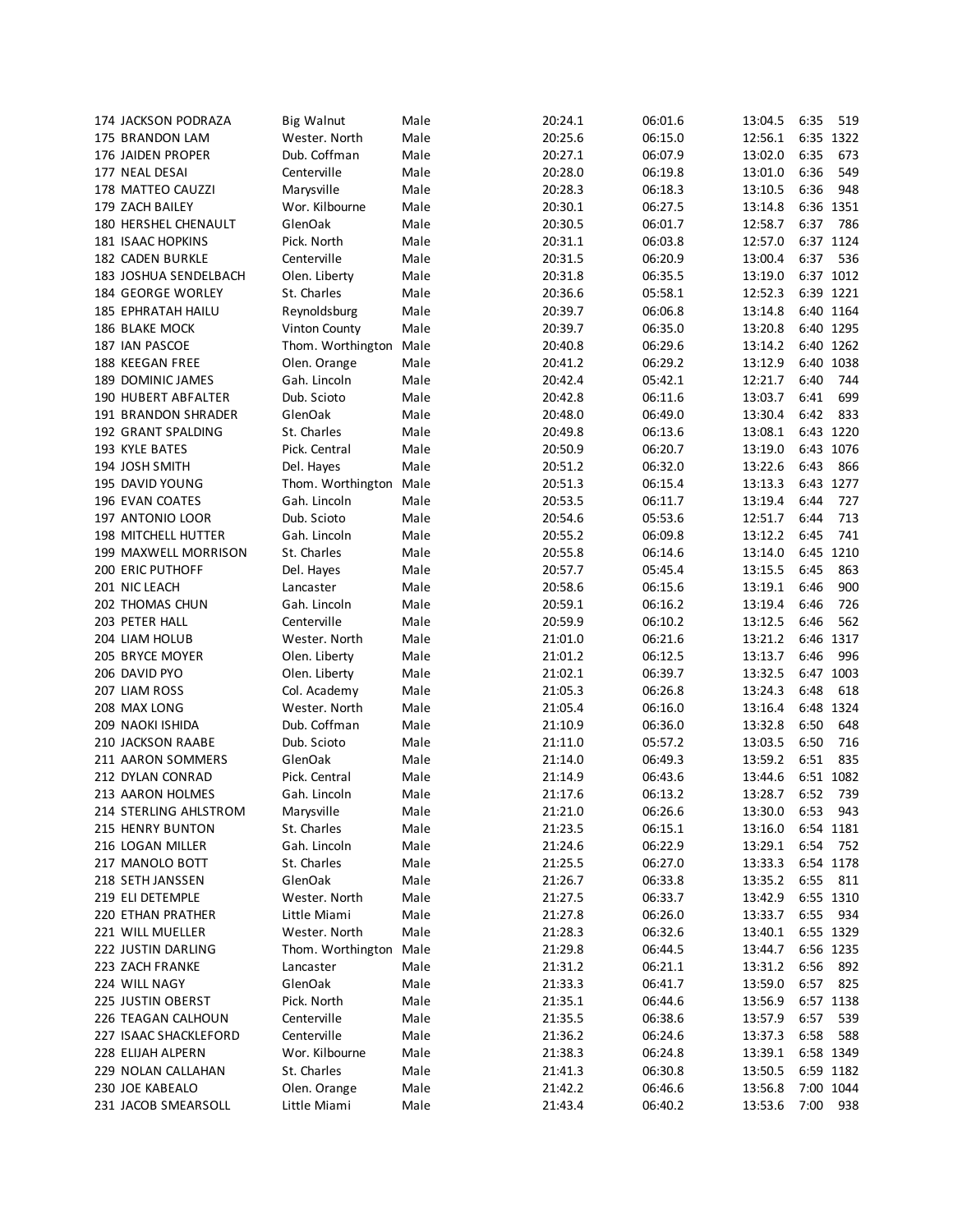| 232 BRENNAN O'BRIEN         | St. Charles       | Male | 21:43.8 | 06:28.4 | 13:50.6      |      | 7:00 1211 |
|-----------------------------|-------------------|------|---------|---------|--------------|------|-----------|
| 233 BENJAMIN FRANZ          | St. Charles       | Male | 21:46.8 | 06:30.4 | 13:34.8      |      | 7:01 1194 |
| 234 DOMINIC HUPP            | Del. Hayes        | Male | 21:47.4 | 06:28.5 | 13:45.6      | 7:01 | 859       |
| 235 SHREYAS SUNDER          | Olen. Liberty     | Male | 21:47.7 | 06:39.5 | 13:53.9      |      | 7:01 1016 |
| 236 PATRICK JOHNSON         | Little Miami      | Male | 21:53.5 | 06:41.3 | 13:53.9      | 7:03 | 933       |
| 237 DYLAN GLAUER            | Pick. Central     | Male | 21:55.7 | 06:52.6 | 14:11.4      |      | 7:04 1086 |
| 238 ALEX BAUM               | Gah. Lincoln      | Male | 21:56.1 | 06:39.4 | 13:52.7      | 7:04 | 724       |
| 239 LUCAS WOOD              | Pick. Central     | Male | 21:57.1 | 06:52.5 | 14:09.7      |      | 7:04 1107 |
| 240 SHAWN OGRADY            | Centerville       | Male | 21:58.0 | 06:40.2 | 13:54.0      | 7:05 | 578       |
| 241 TREVOR CARPENTER        | GlenOak           | Male | 22:01.7 | 06:47.1 | 14:06.3      | 7:06 | 784       |
| 242 RYOTA NISHIYAMA         | Dub. Coffman      | Male | 22:03.6 | 07:15.3 | 14:28.2      | 7:07 | 669       |
| 243 CALEB PEREZ             | Reynoldsburg      | Male | 22:04.2 | 06:46.1 | 13:58.8      |      | 7:07 1170 |
| 244 ALEX LOUSTAUNAU         | Dub. Coffman      | Male | 22:04.4 | 06:55.2 | 14:11.3      | 7:07 | 654       |
| 245 JAMES KEOSHIAN          | GlenOak           | Male | 22:04.9 | 06:48.0 | 14:13.7      | 7:07 | 812       |
| 246 AADESH CHORDIA          | Centerville       | Male | 22:05.5 | 06:14.4 | 13:54.5      | 7:07 | 542       |
| 247 KAVI PUNWANI            | Pick. North       | Male | 22:05.7 | 06:24.7 | 13:51.7      |      | 7:07 1143 |
| 248 JUSTIN WOFFORD          | GlenOak           | Male | 22:06.3 | 06:42.2 | 13:58.5      | 7:07 | 846       |
| 249 JOSEANGEL FERNANDEZ     | Olen. Orange      | Male | 22:09.5 | 06:16.6 | 13:49.8      |      | 7:08 1035 |
| 250 C.J. BUNGE              | Wor. Kilbourne    | Male | 22:12.2 | 07:10.0 | 14:31.8      |      | 7:09 1354 |
| 251 VINCENT WHITE           | Col. Academy      | Male | 22:13.6 | 06:28.1 | 13:43.6      | 7:10 | 625       |
| 252 BECKHAM CARLETON        | Del. Hayes        | Male | 22:15.6 | 06:39.8 | 14:03.6      | 7:10 | 849       |
| 253 CONNOR STASCHIAK        | <b>Big Walnut</b> | Male | 22:15.9 | 06:15.8 | 13:45.7      | 7:10 | 523       |
| 254 AIDEN KLINE             | Gah. Lincoln      | Male | 22:16.4 | 06:31.9 | 13:55.7      | 7:11 | 746       |
| 255 LOGAN SPARKS            | GlenOak           | Male | 22:16.9 | 06:50.0 | 14:12.4      | 7:11 | 836       |
| 256 ALEX WANG               | Col. Academy      | Male | 22:17.4 | 06:46.7 | 14:11.6      | 7:11 | 624       |
| 257 DAVID LEONARD           | Dub. Scioto       | Male | 22:19.9 | 07:00.8 | 14:25.4      | 7:12 | 711       |
| <b>258 NATHANIEL FOSTER</b> | Gah. Lincoln      | Male | 22:22.2 | 06:09.5 | 13:55.9      | 7:12 | 733       |
| 259 ETHAN PEACE             | Centerville       | Male | 22:24.1 | 06:51.5 | 14:16.2      | 7:13 | 581       |
| 260 BRENDAN FOWLER          | Dub. Scioto       | Male | 22:27.1 | 06:41.8 | 14:08.5      | 7:14 | 702       |
| 261 SAM FURILLO             | Pick. North       | Male | 22:28.1 | 06:42.2 | 14:09.0      |      | 7:14 1120 |
| 262 ENJIE WANG              | Centerville       | Male | 22:30.9 | 06:51.2 | 14:15.7      | 7:15 | 600       |
| 263 A.J. KRICK              | Olen. Orange      | Male | 22:30.9 | 06:45.8 | 14:15.2      |      | 7:15 1049 |
| 264 MARK CARROLL            | Col. Academy      | Male | 22:32.2 | 06:51.4 | 14:10.9      | 7:16 | 608       |
| 265 DAVID FRAAS             | Dub. Coffman      | Male | 22:32.8 | 06:56.4 | 14:24.8      | 7:16 | 638       |
| 266 RYAN WOLF               | Centerville       | Male | 22:43.0 | 06:52.3 | 14:23.3      | 7:19 | 603       |
| 267 JONATHAN BEGENY         | Reynoldsburg      | Male | 22:43.2 | 06:53.9 | 14:33.3      |      | 7:19 1158 |
| 268 SAM SIMMONS             | Olen. Orange      | Male | 22:46.9 | 06:37.0 | 14:02.8      |      | 7:20 1067 |
| 269 NAHOR HAGOS             | Gah. Lincoln      | Male | 22:57.0 | 06:44.2 | 14:24.0      | 7:24 | 734       |
| 270 CODY BRAUN              | Marysville        | Male | 23:05.2 | 06:57.1 | 14:56.0      | 7:26 | 946       |
| 271 CALVIN BOZZO            | Dub. Coffman      | Male | 23:05.9 | 06:52.3 | 14:33.4      | 7:27 | 632       |
| 272 MASON MCCALLISTER       | GlenOak           | Male | 23:10.9 | 06:47.1 | 14:41.8 7:28 |      | 820       |
| 273 KAILASH SASTRY          | Dub. Coffman      | Male | 23:13.6 | 06:56.1 | 14:38.9      | 7:29 | 683       |
| 274 NEPAL DEPASH            | Wester. North     | Male | 23:13.7 | 07:00.1 | 14:42.0      |      | 7:29 1308 |
| 275 AIDAN ARMENTANO         | Little Miami      | Male | 23:20.3 | 07:00.4 | 14:46.0      | 7:31 | 923       |
| 276 DANIEL ZHOU             | Wor. Kilbourne    | Male | 23:20.4 | 07:14.0 | 15:02.0      |      | 7:31 1386 |
| 277 MAX PESTA               | St. Charles       | Male | 23:23.6 | 06:45.6 | 14:43.4      |      | 7:32 1213 |
| 278 JAXON HENTHORN          | Gah. Lincoln      | Male | 23:34.2 | 06:42.7 | 14:39.4      | 7:36 | 737       |
| 279 SKYLAR SIMPSON          | Col. Academy      | Male | 23:38.9 | 06:48.4 | 14:33.8      | 7:37 | 621       |
| 280 JACKSON TROSPER         | Centerville       | Male | 23:41.0 | 07:01.5 | 14:45.7      | 7:38 | 595       |
| 281 CORBIN DYER             | Olen. Orange      | Male | 23:42.8 | 07:03.5 | 15:01.2      |      | 7:38 1034 |
| 282 SAAHIB MOHAMMED         | Wor. Kilbourne    | Male | 23:44.9 | 06:44.0 | 14:47.9      |      | 7:39 1372 |
| 283 ALFREDO BRAVO           | Thom. Worthington | Male | 23:52.1 | 06:44.4 | 14:59.5      |      | 7:41 1225 |
| 284 ANISH MAILA             | Dub. Coffman      | Male | 23:57.4 | 07:43.5 | 15:35.0      | 7:43 | 658       |
| 285 ENZHONG WANG            | Centerville       | Male | 24:01.6 | 06:47.8 | 14:59.1      | 7:44 | 601       |
| 286 ANDREW LE               | Dub. Coffman      | Male | 24:10.5 | 06:57.5 | 14:49.7      | 7:47 | 652       |
| 287 JACOB WHITED            | Marysville        | Male | 24:11.4 | 07:21.0 | 15:34.0      | 7:48 | 956       |
| 288 RYAN CONNOLLY           | Wor. Kilbourne    | Male | 24:13.7 | 07:12.8 | 15:21.2      |      | 7:48 1358 |
| 289 NOE GARCIA              | Dub. Coffman      | Male | 24:15.6 | 07:28.0 | 15:27.6      | 7:49 | 641       |
|                             |                   |      |         |         |              |      |           |